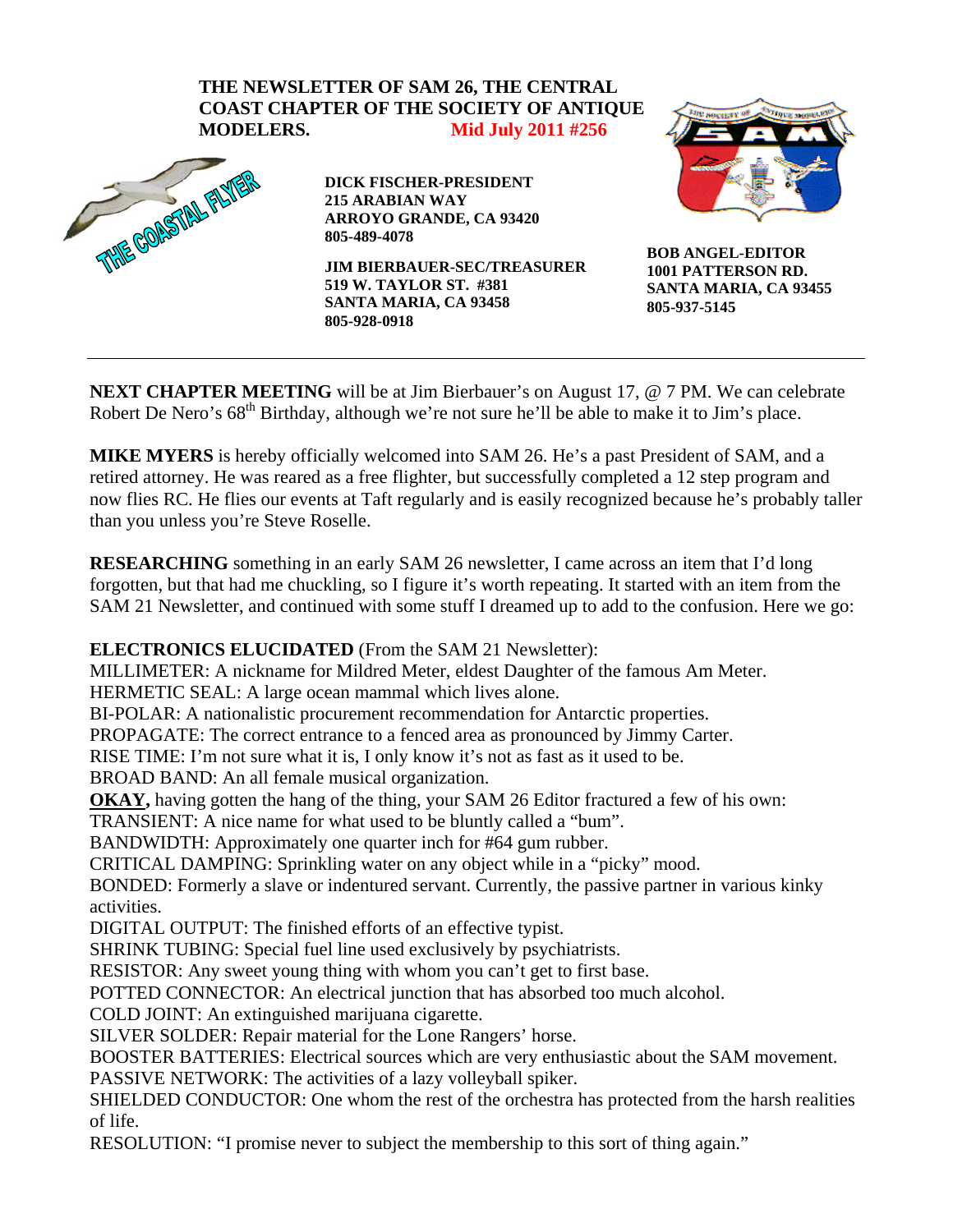**TAFT FIELD UPDATE:** As most know, the flying field and surrounding areas have been for sale for some time. At our spring contest in March, the principal owner Bob Hampton drove out Friday afternoon before the contest and we talked. Rent for the field was discussed then, as well as earlier, but after I described our low budget operation, the subject was thankfully dropped. He allowed us to continue with the contest but asked that we clear with him for permission in the future. So in preparation for the Pond event, I contacted him.

 They have leased a part of the field we fly on to a solar power company called Axio Power, who plans to send solar power to the Maricopa power grid. No doubt that means distribution to much more than just to the quaint little town of Maricopa. The lease is with option to buy after a year, or an extension for a second year, still with the buy option. I couldn't tell exactly from the verbal description, but it sounded like an area extending west from the entry road with a northern border somewhere along the south edge of the area we actively use for flying.

 Fortunately for now, the lease agreement allows the present owners full access and use of the field until time of sale. The present owner didn't think our operations would interfere with any activities of the lessees at that time so he OK'd our use for the October 29/30 dates.

But to be sure of no problems and to maintain good will, I called Axio Power and talked to the project manager. He said there would be no interference problem at all since they are just in the study phase. So I've sent our sanction application to AMA for October 29/30 and we should be fine. Incidentally Mr. Hampton says he has been chasing some of the hot rodders and motorcycles off the field, which should make a more dust free environment.

While the future is uncertain, It's no doubt going to take the solar power company some time for planning and permits, so with any luck we should be able to hold at least a few more events at Taft. It appears the lease is primarily just to hold the land from sale to others until the power company gets its act assembled. Incidentally, Axio Power was recently bought by Sun Edison, which has big bucks, big plans, but lots of opposition to solar power from prospective neighbors.

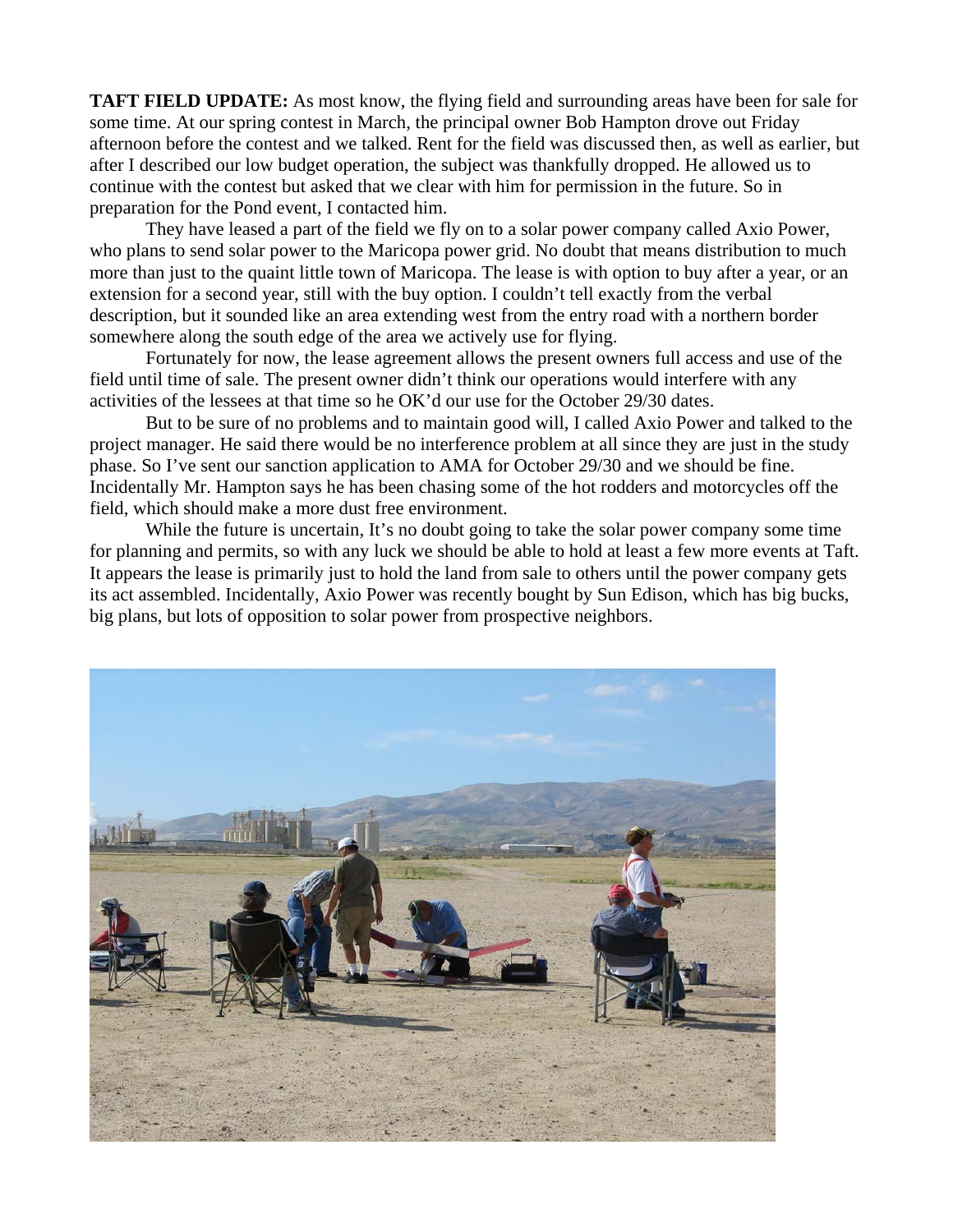**George Tallent** passed away last month at age 85, so we've lost another well known old timer. George was best known by many as the only person in the world who could re-seal those Ohlsson engine leaks between the cylinder and crankcase. So of course don't send any more engines for repair, and check the back cover of this issue regarding the latest on any engines that were in his shop for repairs. **Another Failed experiment?** I think it was Thomas Edison, who having taken hundreds of tries to make a successful incandescent light bulb work, came up with a statement something like: "An experiment that doesn't work isn't a failure; it's just another stepping stone to the final successful one."

Some time ago I started trying to find an alternative to the mechanical procedure George Tallent used to dismantle, re-gasket, and reassemble O&R engines. The upper bypass cavity where the leaks occur is fairly accessible through the exhaust port.

Since the problem is a dried or shrunken gasket, I thought some of the automotive gasket sweller-uppers might work. I cleaned things out on a leaky O&R, squirted some power steering sealer into the cavity with the engine inverted and left it that way for a day or two. I still leaked. Later I decided that power steering sealer might not be aimed toward gaskets, since there aren't many to seal.

So last month I bought a bottle of Valvoline transmission stop leak. It was the only one of several such products whose label specifically said it would expand gaskets. I mixed a small batch with gasoline, half and half and ran a tank full through the engine. I figured that would be the best way to assure a good soak of the gasket. I again let it sit for a couple days before running it again. It still leaked on regular fuels.

But it was interesting running the engine on that sealant/ gas mix. There was lots of white smoke. And while I saw no signs of engine wear (black oil) in the exhaust residue, the piston looked possibly a little bit shinier after the run. I've heard that while transmission fluids are lubricants, they may also have some slight friction additive to prevent slippage. (Sound implausible?). Maybe that mix might make either a cleaner or a mild break-in fluid. But that's another experiment for another day.

The next thing that needs trying is to find a liquid gasketing material that cures flexible, but would resist either or both gasoline or alcohol. It could be injected into the upper bypass cavity through the exhaust, again after cleanout and with the case inverted. That also is an experiment for another day, unless one of you guys does it. If so let us know.



This nice looking Ohlsson is the Custom model. It was a pre war (circa 1941) design that came after the Gold Seal model and before the Special. The Special was the first of the many more common ones which are so readily available today.

The eagle emblem on the front, along with the smoothly cast tank top with integral flared intake tube make it easy to identify.

These have real bearings in the lower end and are said to be good runners. While not as powerful as the later engines, a few have been used effectively in Texaco events.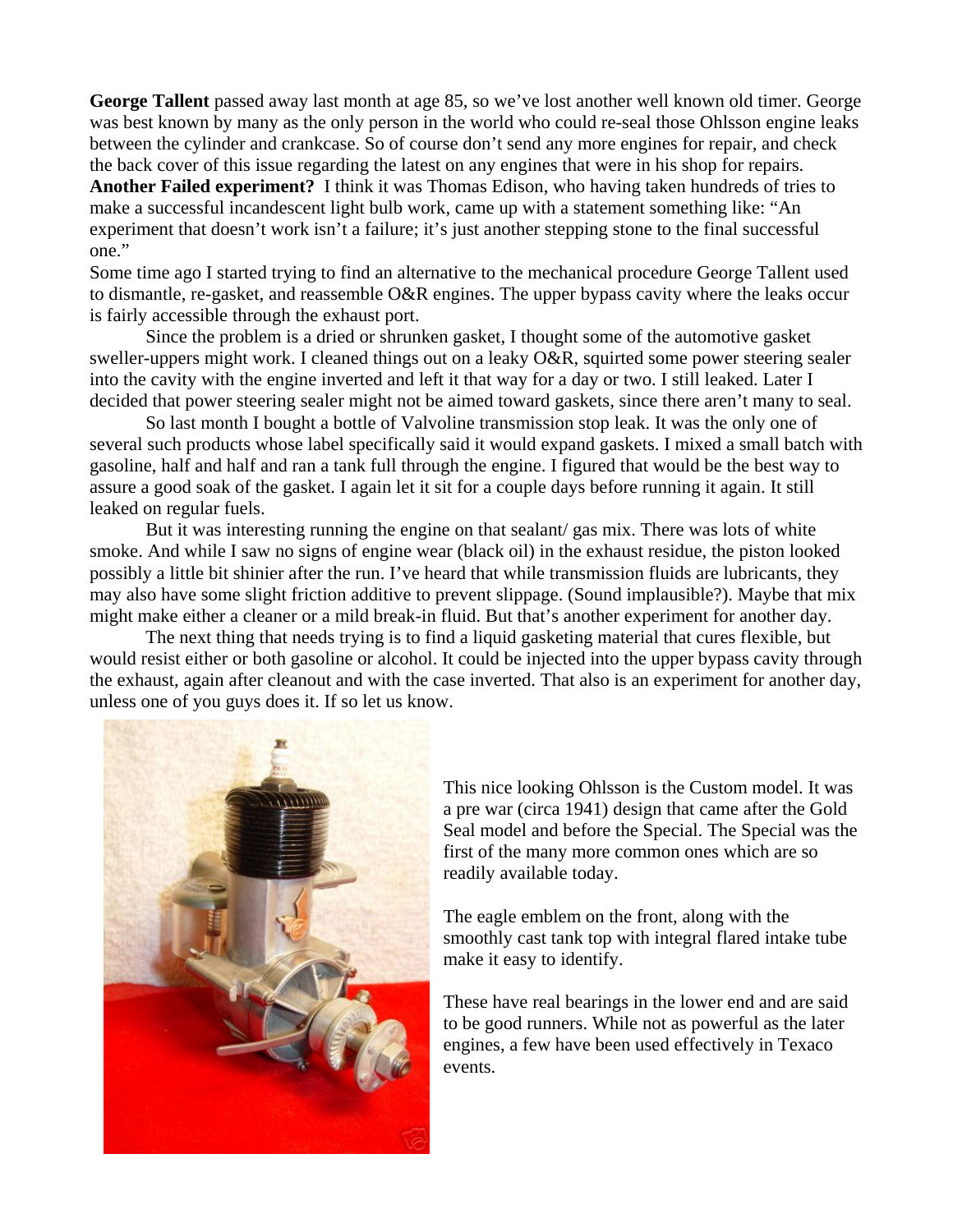**PHOTO TIPS:** The June 2011 issue of Model Aviation carried an article on shooting video footage by Fred Midgett. Fred runs a by-subscription on line video show of various current large RC events. While his article was aimed at making movie footage, I found many of the tips useful for still photos, especially for shooting models moving through the air. His video shows have nothing to do with our activities; they just cover large back and forth type RC events. A subscription is about 40 bucks a year and if interested you can Google higherplaneproductions.com.

 I found tips on focusing and stabilizing in-air shots, but there's one tip I use to follow a moving target that wasn't mentioned. This might be common knowledge among good photographers, but I had to discover it for myself. To keep on target on a moving model, use the viewfinder, but keep both eyes open. With a little practice, you'll find you can track the target with the "outside" eye, while superimposing the center aiming frame with the viewfinder eye. This is especially useful when you're using a telephoto lens on a moving target. Read Fred's article for the other tips.



Here's an example of a well framed shot of a fast moving target.

Doug Klassen took this one of Bob Hawkins Bomber coming down at high speed with folded wing.

I forgot to ask Doug if he had both eyes open.

I know I had both eyes open and was running at the time.

Another good photo tip I picked up out of Fred Midgetts' article was to manually set focus at infinity. Auto focus works well most of the time on the ground, but for shots like the above, the camera often can't find and focus on the target in an open sky.

**E-BAY** is one of many organizations unwilling to share the misery of the recession with everyone else. They've recently ramped up their greed level again according to several sellers. They will be withholding Paypal funds for three weeks or more for overseas shipments, less for domestic. This gives E-bay the use of other peoples' money interest free. I've heard there's a law requiring them to repay any interest they earn by investment, but this is easily skirted. E-bay can just hold the money as cash reserves, while freeing up "other" money for investment. One E-bay seller says it's also probably a scheme to eliminate use of other than Paypal for payment. It would force sellers to accept any personal checks and ship before clearance, in order to keep the sellers' fast shipping record clean. Most sellers then wouldn't want to accept personal checks via mail or even cashier's checks. Then if California Governor Jerry "Moonbeam" Brown's new internet sales tax sticks, sellers will be lucky to see 75% of an E-bay sales price.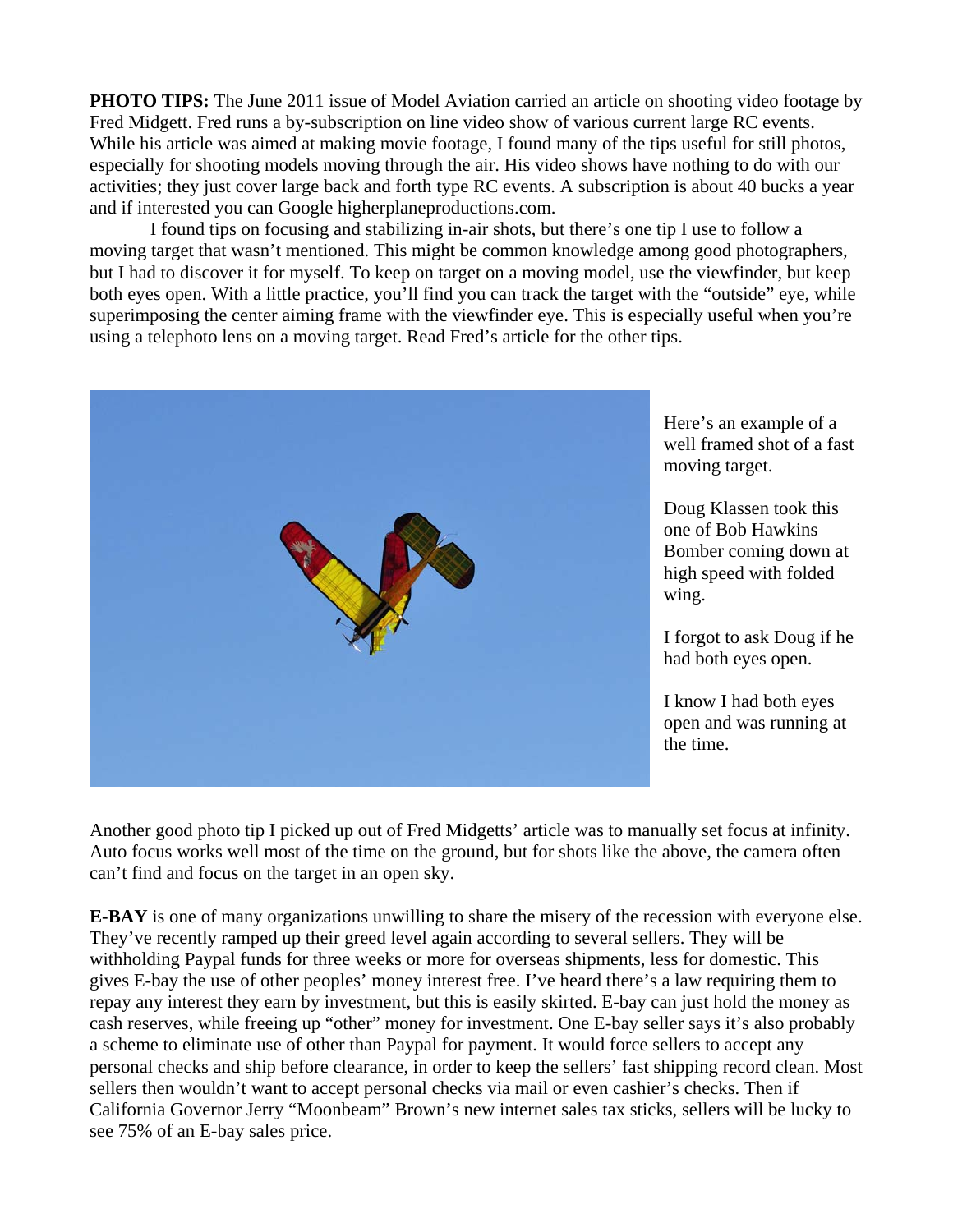

I thought I'd send along a picture of my bamboo tools.

The photos are pretty self-explanatory. I've soldered a length of square brass tubing on each of them which extends out the back, so I put a weight on that to keep them in place while I'm bending the wood over them,(... with the candle lit, or course.)

Works for me, anyway...

Jean

**Tucson** 

**BAMBOO** is used mostly just by rubber fliers today, but there is some use in power models, especially for curved wing and empennage tips. Many old model plans specified bamboo for that and other applications. It's tough stuff and much more abrasion resistant than balsa, especially on those tip surfaces. The idea above is to soak the bamboo then stretch it around something to the approximate arc shape of the item where it will be used. Heat helps to form and dry it.

Outside of a trip to China, bamboo sources are less plentiful than they used to be. One source is a bamboo lawn rake, if you can still find one. The bamboo is usually split with one hard side remaining, just the way you'd need it. The late Loren Schmidt used those pre-curved rake tips as effective tail skids.

And if you really want to get seriously into bamboo, you could grow your own. I did that in Highland California, (near San Bernardino) when we moved into a new house and the afternoon sun really heated things up in the back yard. We had tall shade in just a few months. The bamboo grew, and grew, and grew, and spread. About five years later, it took two pickup loads just to haul away the roots after we'd grown trees as replacements. But bamboo is very easy to dig up and control if you just want a small patch of it for garden effects and to share with your modeling friends.

**HOBBY LOBBY DROPS GRAUPNER:** Hobby Lobby announced the following in an open letter. "Hobby Lobby enjoyed a long and successful partnership with Graupner, but most recently, we have been unable to maintain consistent product stocking levels. This is very frustrating to us and we recognize this as poor service for you, our customer. It is because of this commitment to service that we have reluctantly decided to discontinue selling all Graupner products at this time.

 We're doing a final inventory clearance on all Graupner parts remaining in stock. Please take a moment to look over our list for great pricing on Graupner and find those little gems you may need. There will be no more Graupner back orders taken."

Hobby Lobby posted a listing on their internet site of Graupner items being offered at clearance prices; however their speed 400 motors were not on that list.

**SPEED 400 MOTORS** for the special RC event are Graupner products; however they are still being stocked by a few other suppliers. They are cheap brushed motors and may or may not be around forever. And being cheap, they wear out, so the electric guys flying the event usually buy more than one at a time. But if you stock up, the rules for the event could change to another motor. So whatever happens, remember "Murphy's Dilemma" and that I never gave you any specific advice on what to do.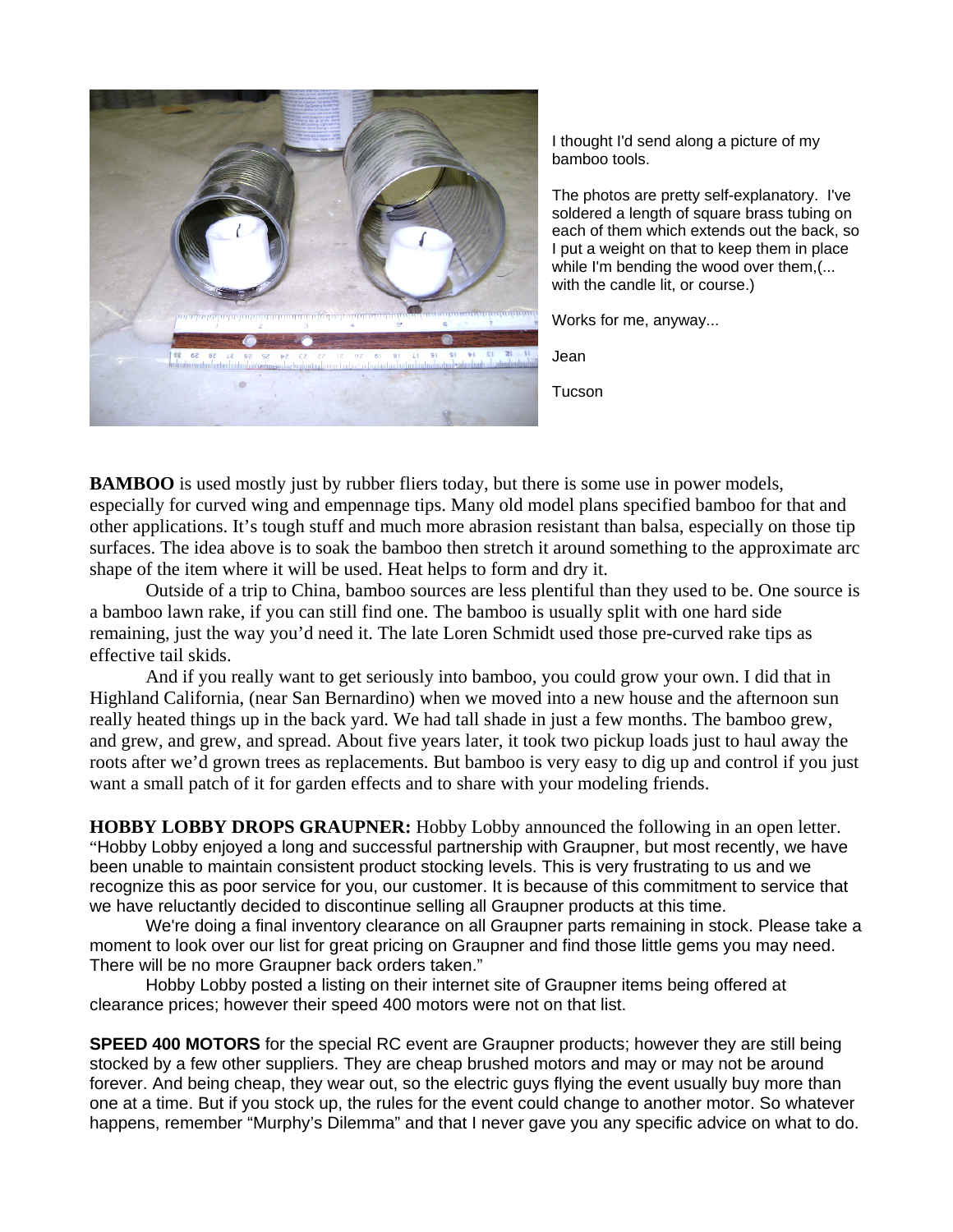EVENT SCHEDULE FOR REMAINDER OF 2011.

Courtesy of Steve Roselle, Chief West Coast (Southern Division) scheduler.

JULY **4 Monday 7/4 Independence Day JULY 23 24 SAM 30 Annual - Schmidt Ranch**  SEPT 4 **Monday 9/5 Labor Day SEPT 11 - SGMA Combo Wageall fld SEPT 24 25 SAM 27 CRASH & BASH Schmidt Ranch OCT 2nd - 7th - SAM CHAMPS Boulder City, NV. OCT 15 16** *SAM 21 S- 400 & 1/2A TEXACO contest—DWARFs*  **OCT 29 30 SAM 26 - JOHN POND COMMEMORATIVE XXXVI, Taft, CA Sunday Only 10/30 - SGMA Fall Contest FF/RC Wageall fld. NOV 5 6 SAT NOV 6th - SAM 21 MECA COLLECTO location TBD**  NOV 26 27 **Thursday 11/24 Thanksgiving Day**  DEC **24** 25 **Sunday 12-25 Christmas Day** 



**THIS YEARS SAM CHAMPS** will be at this same roomy flying field on the outskirts of Henderson Nevada. The photo is from the 2009 event and shows Chuck Hutton taking off with his O&R powered Trenton Terror. The ship was probably made primarily for the O&R Sideport event where it placed fourth. But it also fit into four other ignition powered events as well, allowing Chuck to get in a lot of flying after traveling from Ann Arbor Michigan.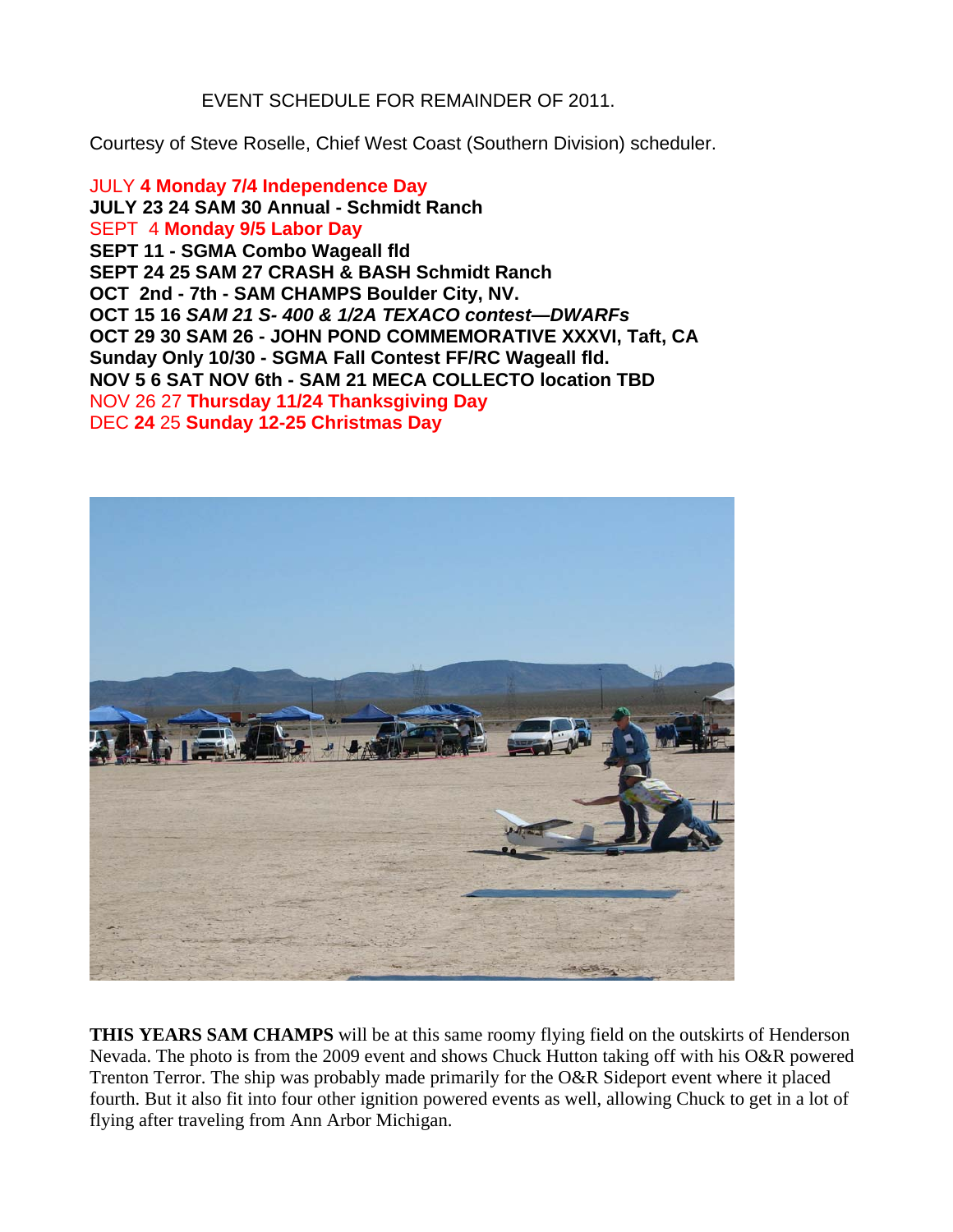**TIDBITS FROM** here and there, including stuff lifted from the internet:

**Music wire** like many other things ain't what it used to be. But Mike Myers and Gene Wallock both claim the spring tempered wire from McMaster Carr is stronger stuff just like we used to buy at the hobby shop. They are at PO Box 54960, Los Angeles, CA 90054-0960 or phone 330-342-6100, or look them up on the internet. They have an amazing variety of tools and materials.

**Fuel Proofing 101** by Jim Hainen: In a small container, mix about a half teaspoon of each hardner and epoxy from your five or six minute epoxy. Thin with either acetone or lacquer thinner and paint the engine compartment. In minutes the thinner will evaporate and the compartment will be fuel proofed.

**Rubber band storage** by Roy Bourke. Most ziplock baggies are OK for rubber storage, but some aren't. It depends on what the bag is made of. Here's the test:

Completely fill a bag with water, and put it into a basin of water. If it sinks, it contains PVC and is bad for rubber storage. It will rot the rubber in time. If it floats, it is safe for rubber storage.

OR: Take a clean unused plastic bag and burn it. If it burns with a clear-edged blue flame, it is OK. If it burns with a smoky yellow flame it contains PVC and shouldn't be used for rubber storage.

**Engine restoration:** A fellow named Bob Age, 15477 Owems Rd., Hinckley, Illinois 60520 telephone (815) 286-3969 can hone and chrome your cylinders. This came from an article in July 2010 Model Airplane News pg 103. From Karl Pfister, Sam 28 in Fort Wayne, IN

**Wheel trick**, especially for small rubber models: Speed secret here... I use 1/8" square tubing for the centers of my wheels. It doesn't get plugged up and start dragging against the axle as round tubing does, and you can clean it more quickly by blowing it out with starter fluid or plain air. By Jean - - - Tucson

**Engine break-in** secret. If you live where the neighbors are likely to object to the noise of a running model engine, here's a scheme that some claim will work. I'm not sure, but this tip may have been passed along on April fools day.

"I had a friend who would look forward to mowing season. He would strap engines that needed breaking in, to the mower, then walk the un-powered mower around his yard. Claimed that none of the neighbors ever complained about the noise!"

 **Aliphitic glue.** I like to test each bottle of aliphatic resin glue. Spread a bit on wax paper about an inch (2.5 cm) in diameter and let it dry for a few days. Then try to bend it. Most just crack. Some stay flexible. I like to use the flexible ones. Weldbond stays flexible BTW. Dan in Ottawa

**Angle of incidence** by Roy Borke**. Q:** What should the angle of incidence of the wing be? My plans show about 5 degrees which seems rather excessive**. A:** Almost all of the original designs of free flight aircraft show high levels of decalage (longitudinal dihedral). Large decalage and a resultant forward position of the C of G yields more stability in pitch, desirable in a free flight aircraft but unnecessary in an RC application. For RC Old Timer aircraft, I always reduce the decalage to about, 1-2 degrees as measured at the chord line, not the bottom of the wing (riggers line). Makes for greater efficiency and less drag, and allows the C of G to be moved back further.

**Prop slippage** became a problem for Tandy Walker when he put an APC prop on an Ohlsson. He found that a disk of fine grit sandpaper in front of the drive washer with the grit side against the prop solved the problem. The drive washer serrations bite into the backside of the paper enough to do the job. Another solution would be to set aside the plastic prop for a wooden one just as nature intended.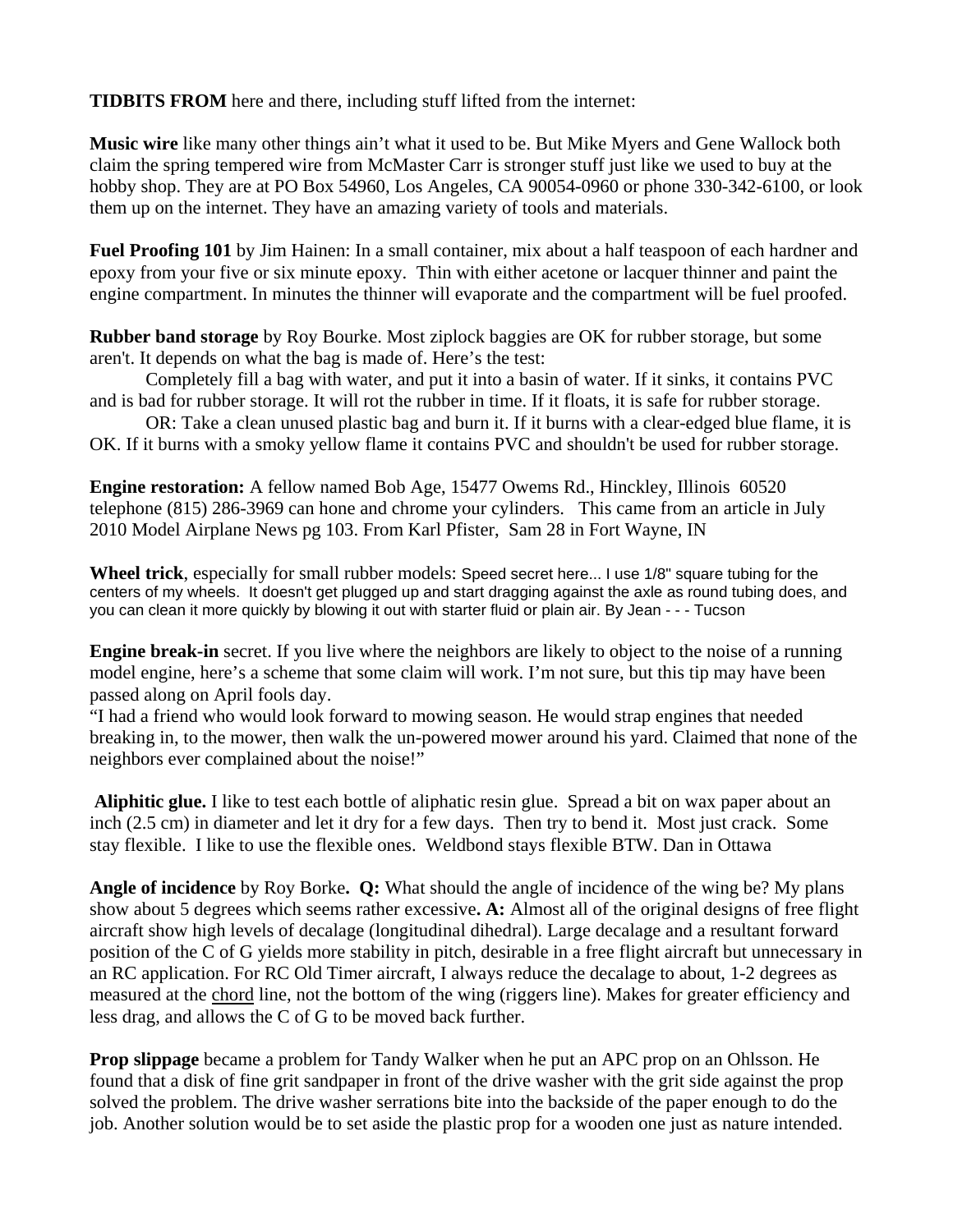**A LITTLE OFF TOPIC** – but this bit of pseudo political science has circulated for some time and seems particularly appropriate at this moment in history.

## **GOVERMENTIUM -** we're doomed...

Lawrence Livermore Laboratories has discovered the heaviest element yet known to science. The new element, Governmentium (symbol=Gv), has one neutron, 25 assistant neutrons, 88 deputy neutrons, and 198 assistant deputy neutrons, giving it an atomic mass of 312. These 312 particles are held together by forces called morons, which are surrounded by vast quantities of lepton-like particles called peons. Since Governmentium has no electrons, it is inert. However, it can be detected, because it impedes every reaction with which it comes into contact. A tiny amount of Governmentium can cause a reaction that would normally take less than a second, to take from 4 days to 4 years to complete. Governmentium has a normal half-life of 2 to 6 years. It does not decay, but instead undergoes a reorganization in which a portion of the assistant neutrons and deputy neutrons exchange places. In fact, Governmentium's mass will actually increase over time, since each reorganization will cause more morons to become neutrons, forming isodopes. This characteristic of moron promotion leads some scientists to believe that Governmentium is formed whenever morons reach a critical concentration. This hypothetical quantity is referred to as critical morass. When catalyzed with money, Governmentium becomes Administratium (symbol=Ad), an element that radiates just as much energy as Governmentium, since it has half as many peons but twice as many morons. The missing portion of the substance is known as corruptium, which redirects radiated energy into channels that lead directly to the power source, once damaged heavily by exposure to light, but now covered by czar tissue. \*\*\*

**QUESTIONING SUB INDUCTION:** Sub induction, or sub port induction as the full term is known; has come and gone in engine design over the years. In modern engines it's that small gap seen below the piston when it's at top dead center. The purpose is to take an extra little gulp of air at the end of the intake stroke.

Earlier, Super Cyclones were one of the first to introduce sub induction by drilling four small holes through the case and liner in a circular pattern below the piston skirt at TDC. Those early engines had more restrictive intakes than we see today, and those holes may have given a small power increase. Or perhaps not. That four hole sub induction was picked up by the Cykes' big brother the Anderson Spitfire, Orwicks, and maybe some others.

Recently I was checking out an Anderson Spitfire, when the afternoon sun revealed that fuel was spurting out the four sub induction holes as I cranked with a starter. So air being sucked in on the upstroke was being expelled on the downstroke. Now it's possible that at running speed there would be enough inertia to the inflow that little if any air would be expelled. But if even some of the intake were being spit out again, there would be a little lost work in moving air through those small holes. And since expelled air would now be mixed with fuel, there'd be some fuel mileage loss.

Sub induction can't be used with tuned pipes because it messes up the neat little pulses of exhaust gas that help pull in the fresh charge from the crankcase. And over the years sub induction has come and gone in Cox engines. And that manufacturer did lots of testing. So it's not automatically a proven improvement.

Maybe it's a matter of critical timing, just as other aspects of intake timing affect engine power. If the sub induction holes were drilled too low, it would probably result in the re-expulsion of some charge for no improvement or even a small loss of performance. There's a subject for another experiment that I'd like to see, but will probably never get "a round tuit" myself.

 Dick Fischer had to plug the sub induction holes in his "Texaco Special" Super Cyke before the reduced diameter intake tube became effective. The holes were taking in so much air the engine didn't want to slow down, and of course settings were more critical with less air flow past the needle valve.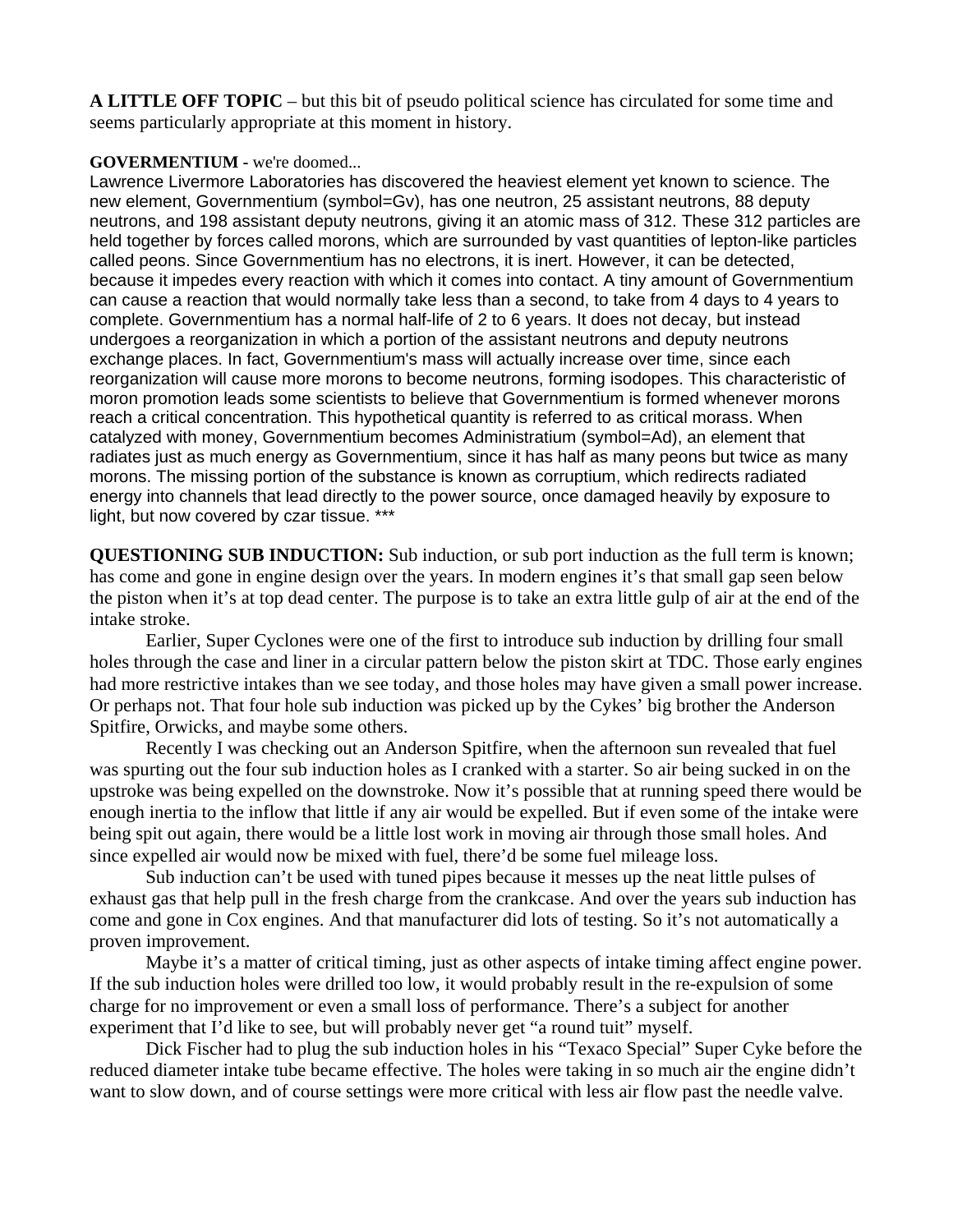

Doesn't this great looking Mystery Man make you want one for yourself? If not, you may not have a soul. It's one of many designs that can be competitive, but is often overlooked because of its more complex structure. It gets airborne by lifting away from a wheeled launch dolly. SAM did not originally permit drop off gear, but the rule was later modified to allow it for this model only. That seemed a little strange, because I know of no other design calling for a drop off dolly. And the disallowance rule was no doubt made originally just to rule it out for this model only.

I've seen an alternative to the dolly which works for some glow powered ships using a smaller diameter prop. A single wheel projects slightly from the forward fuselage for landing. With someone steadying the wing, it can takeoff on that single wheel.



Here's Tandy Walkers solution to placement of Futaba's twin 2.4 GHz antennae. Futaba's rules state that the two should be placed at right angles to each other and in different planes for most reliability. The antennas' entry point is to the left in this picture.

*Gently heat the Gold-N-Rod with a heat gun and bend it into the shape you want. Holding the shape while it is still warm, dip the bend in cold water and this will set the angle of the bend. If you miss the angle a little, reheat and repeat.*